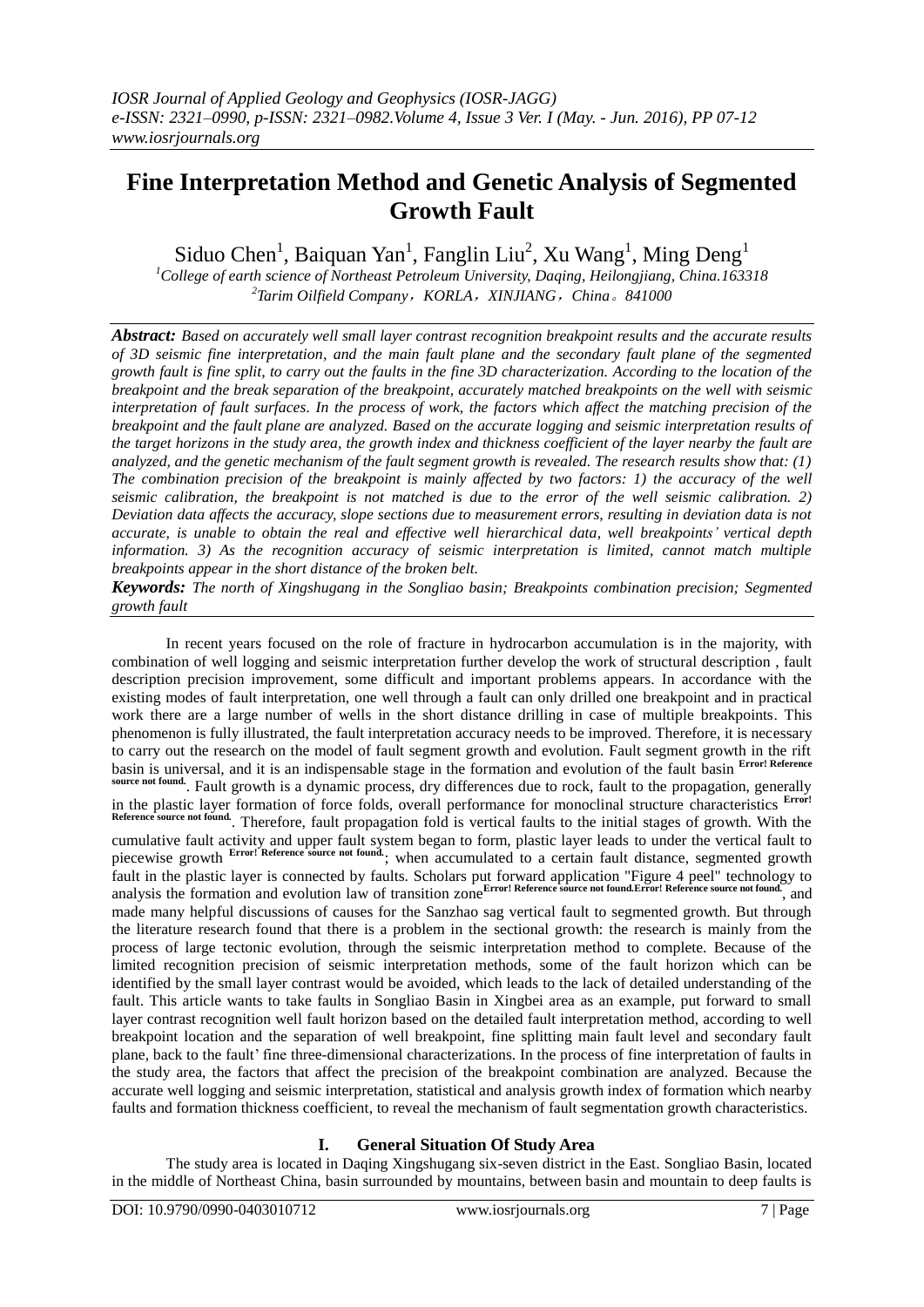bounded on the West sector for Nenjiang<sup>Error! Reference source not found.</sup>, fracture Baicheng and mountains, east of Yilan-Yitong fault and Zhang Guangcai ridge, south of Chifeng-Kaiyuan fracture and the Yin mountain-Yan mountain orogenic belt, North Xunke-Tieli fracture and Xiaoxinganling Songliao basin from bottom to top can be divided for basement tectonic layer, fault depression layer, depression layer and inversion structural layer of the four layer structure. Depression layer includes a lower Cretaceous Quantou Formation (K1q) and the upper Cretaceous Qingshankou group(K2q), Yao Jia group(K2y), Nenjiang group (k2n), mainly of large depression deposited in lacustrine basin fluviolacustrine facies clastic rock, during a brief period of transgression and weak volcanic activity, intensity of fault activity also has been greatly weakened. After the deposition of Nenjiang group, Songliao Basin underwent several times pulse type extrusion, among them the extrusion at the end of Nenjiang group Stage and Mingshui group has a great influence on the basin. Due to the influence of the tectonic movement of Songliao Basin, section of the study area is multi ladder type or graben. Along the strike direction on the fore part of the overlay, the fault dips didn't end closer to each other, the fault throw in overlapping section there is a mutual relation of growth. The stratigraphy in the study area can be divided into three structural layers: rift structure, tectonic depression layer and tectonic inversion layer. Corresponding formation, and three sets of faults system: lower fault system developed in faulted period Huoshiling group-Yingcheng group, which controlled the formation of sedimentary rift **Error! Reference source not found.**; central fault system developed in Denglouku group-Nenjiang group; upper fault system was formed in Nenjiang group-Mingshui group, and the central fault system interface T06 is fewer in number **Error! Reference source not found.** . Three sets of fault systems in the vertical upward connectivity is poor, the number of faults that run through the upper and lower is not much. Fault zone in the study area with cable-stayed in North West-east direction, connected to form a side column overlap zone **Error!** Reference source not found. The six-seven area fracture in the plane has obvious directivity, through the statistics, it is concluded that the fault strike with NW, NWW to the main, NE to a small part; tend to NE, NEE to the main, a small portion of the fault is in the NW direction.

## **II. Fine Fault Interpretation Under The Combination Of Well Logging And Seismic Data**

The fine interpretation under the combination of well and seismic is the key and difficult point in this work. Based on the previous study and understand of fault evolution mechanism , this time we will fine descript the fault under the piecewise model of overlapping faults on the three-dimensional spatial distribution patterns to coordinate well and seismic data to fit each other, eventually improve the fault description precision. In view of the fault interpretation of the particularity, in strict accordance with the "with the well and seismic data to rely on, take model theory as guidelines," principle, and the technical scheme for the "macro control, grasp the overall, general the first" carry out.

## **2.1 Fine interpretation of main fault.**

Main fault refers to the telophase of fault evolution; paragraphs of small faults overlap through and come into major energy channels, are the main part with the largest separation for the entire fault. First analysis of well logging and seismic data, in seismic data analysis phase axis in the continuous seismic profile wrong fault features, the reasonable boundary of judgment in the hanging wall and footwall; on the well logging data analysis well breakpoint location and phase calibration shaft fracture characteristics of consistency, choice the breakpoint with the biggest fault separation for the well with multi breakpoints, and take it as the basis of analysis. Then, the fault separation of the fault is analyzed, and the Fault separation distribution contour map and the buried depth-fault separation diagram are drawn, to judge the fault segment location.



a. Buried depth -Fault separation diagram b. Fault separation distribution contour map Figure.1 Analysis of well seismic data and break distance of break point

On the basis of the above work, combined with the fault evolution mechanism, the basic configuration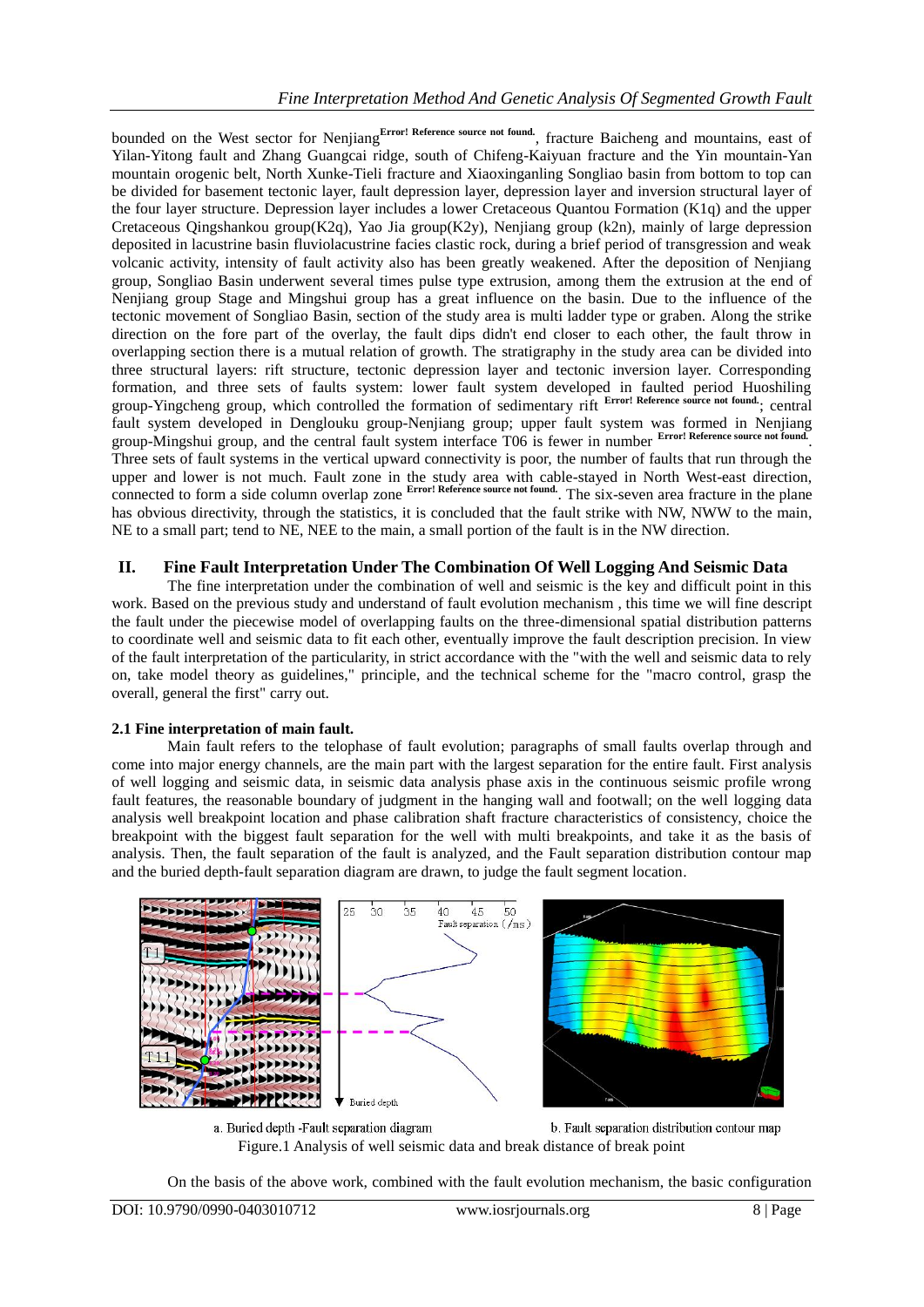mode of the fault is determined. Mainly based on stratigraphic plastic difference conditions of fault evolution mechanism, fault flat is develop in the brittle layer dip of fault is small(such as PuI1-3 quality sandstone) , fault slope is develop in the fault dip large formation between the brittle layers, the whole is fault slope-fault flat combined fault pattern. Finally, the faults' 3D characterization is the result of successive interpretation of seismic profile.



Figure.2 3D interpretation of main fault

### **2.2 Secondary section decomposition.**

According to the fault evolution model, the main fault is decomposed. The section is generally located at the position of Dip conversion or the low value zone of the fault separation. After the decomposition of the secondary section, there are overlapping relations, Branch small faults formed in the lap joint, matching with breakpoint on the well with small fault separation.

In the transverse direction, based on the distance between the fault separation distribution contour map and the equal T0 map of the seismic standard layer, the segmentation growth point is identified, and the fault segment is overlapped with the location of the breakpoint. In vertical direction, based on the plastic difference of the strata and the formation mechanism of the multi period evolution, the main fault is divided into several sections. According to fault the formation mechanism of the multi period evolution, the fault can be divided into two segments, in Qingshankou group below PI4, this period of Xingshugang North Fault universal angle smaller, generally less than 50 degrees; in Yaojia group above PI4, dip of fault overall larger and generally more than 50 degrees. According to the theory of stratigraphic plastic differential fault evolution, the faults in the formation of the Yaojia group can be subdivided further, and the segments are generally located in the transition region between the brittle layer and the plastic layer.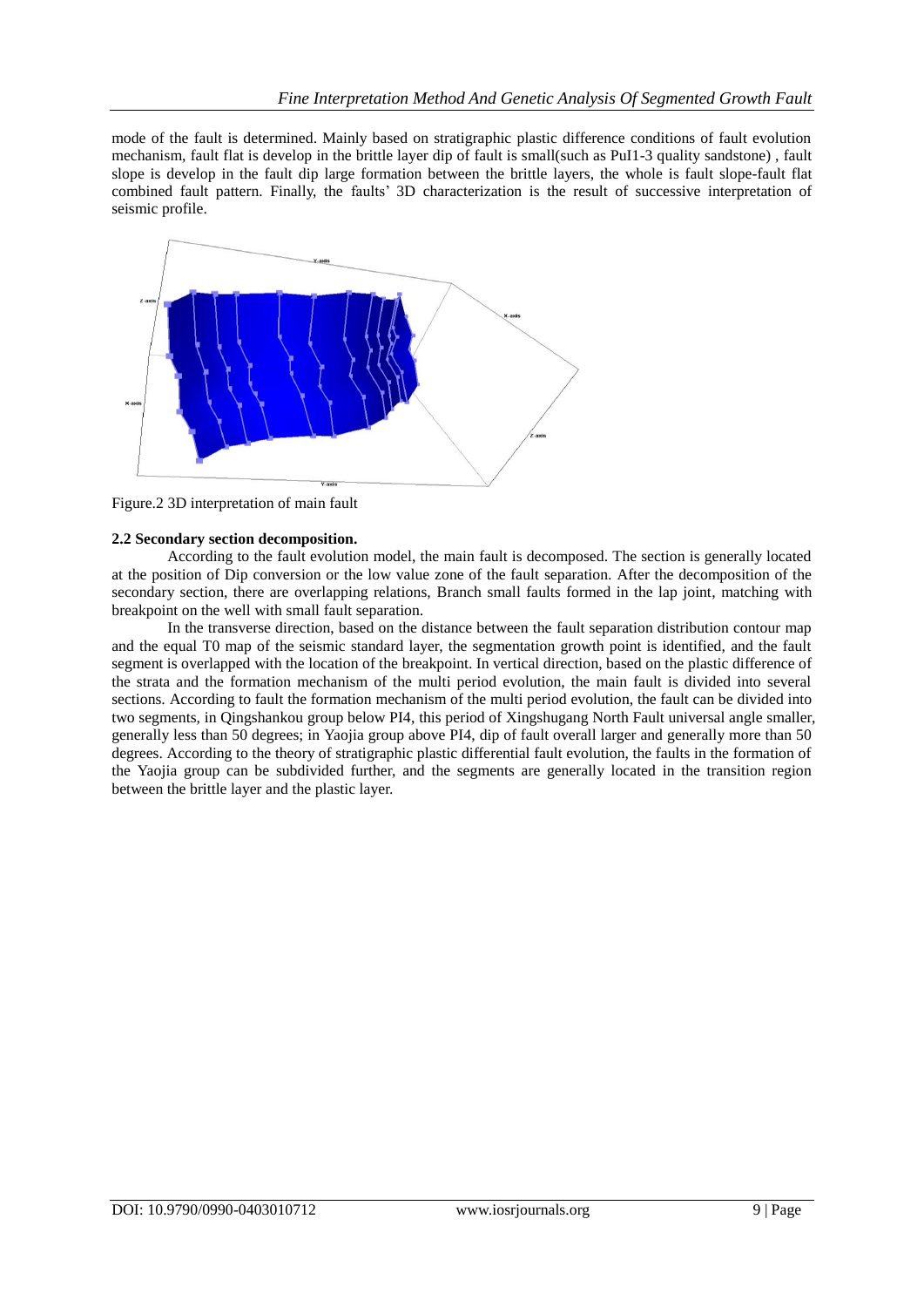

a. The T0 map of the seismic standard layer shows that the fault distance is reduced.



b. Transverse decomposition effect of fault

c. Vertical decomposition effect of fault

#### **2.3 Analysis of precision of break point combination.**

The analysis of the situation of combination and matching of the break point and the fault plane is an important means to verify the accuracy of the fault characterization, the degree of well logging and seismic correspondence and the correctness of the fault pattern. Mainly analysis from two aspects: the matching situation of the break point position and the fault separation of the well break point.

Figure.3 Effect of fault decomposition

In aspect of matching the position of the break point, firstly, we can identify the fault in the 3D space and the corresponding seismic profile to identify the well break points which are not completely matched with the fault plane. And divided into two categories of treatment, one is a well with multi breakpoints in broken belt, is characterized by fault separation is relatively small, generally within 5m, wells drilled encountered multiple breakpoints spacing within 40m, is reasonable phenomenon; another is non fracture zone well breakpoints, is the phenomenon of breakpoints is not matched with the fault plane under the condition of a single breakpoint for one well or with a big breakpoint distance. According to breakpoint position mismatch of the second kinds of condition, the analysis and processing are carried out from the following three aspects:

①Analysis of well seismic calibration accuracy, adjust the synthetic seismic records and time depth relationship. Can identify and correct the breakpoint mismatch caused by the error of the well seismic calibration. For example well X5-4-128 drill meets a well breakpoint, and there is difference with seismic interpretation of fault plane about three phase axis, according to the standard layer position calibration time depth relationship was found to have obvious mistakes, after adjusting the correction, the break point is in good correspondence with the fault characteristic of the seismic event..②Analysis of deviation data accuracy, part of the inclined shaft due to measurement errors, resulting in deviation data is not accurate, real and effective well stratified, well breakpoints vertical depth information cannot be obtained. Such as X5-40-CZS606 well for side slope of the X5-40-606 well, two wells were drilled in case of two well breakpoints, but slant hole deviation due to data mistakes lead to well breakpoints deviate from the fault surface. Methods ignore for such cases by inclined wells' breakpoint. To modify the fault interpretation results in the range of the contradiction between the formation mechanisms of fault, so that the break point of the well is in agreement with the fault plane. If there is still a serious problem of low combination precision, we need to correct the basic evolution of the fault and configuration mode, and return to the interpretation and characterization of the main part of fault. After the above process, 23 faults in the study area have been explained. Three dimensional characterization results of multi section and overlapping patterns are formed for the 14 major faults.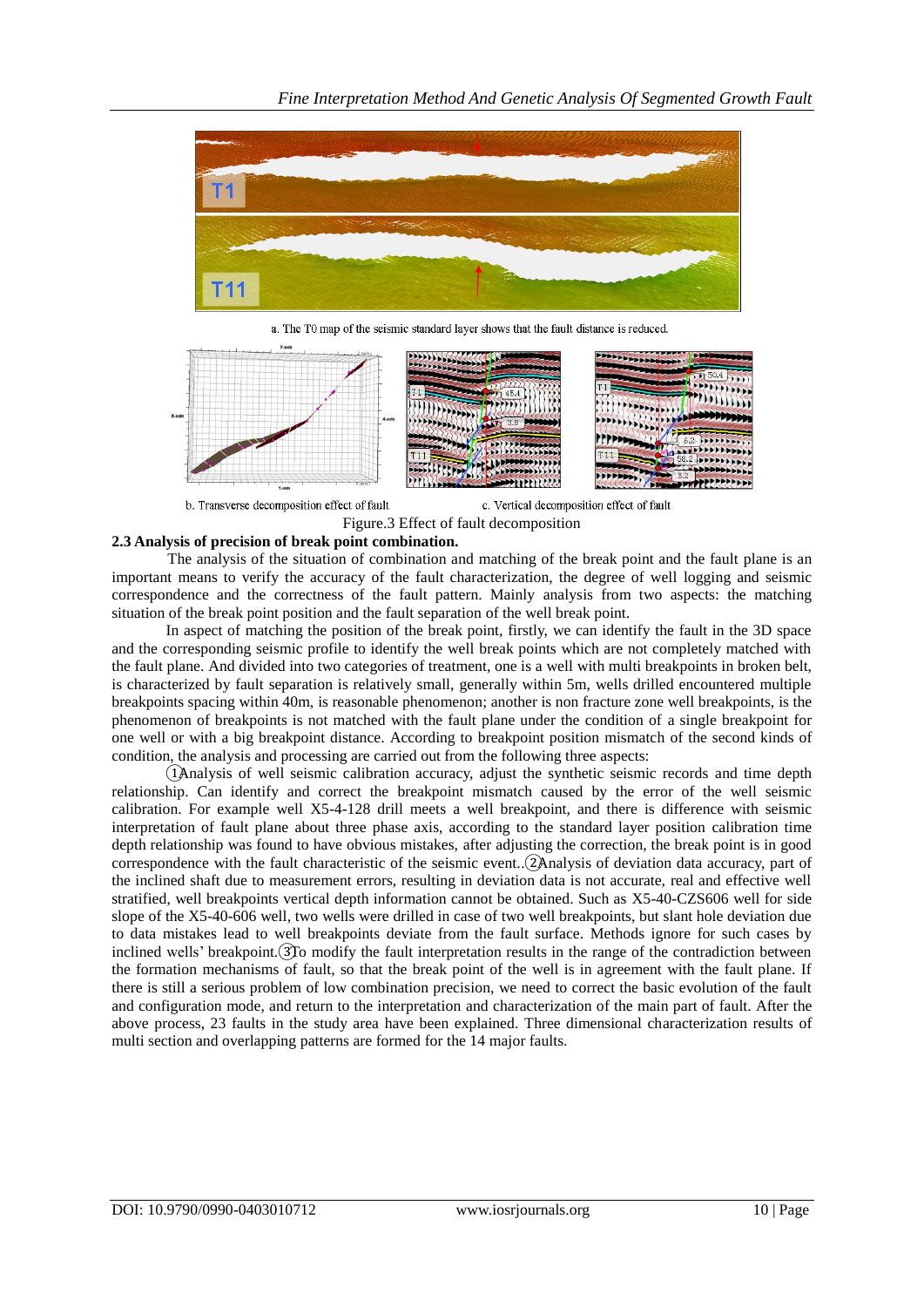

a. Well seismic calibration error b. Corrected well seismic correspondence c. Deviation data error and fault plane does not match the breakpoint

Figure.4 Breakpoint combination precision influencing factors

683 wells breakpoints of reservoir site are divided into three kinds and are combined homing. (Twell break point of the main section: the separation is relatively large, corresponding to the main part of fault;  $\widetilde{Q}$ well break point of branch section: the break distance is relatively small, and it is relative to the branch fault; ③break point in broken belt: the distance is relatively small, and close to the main part of fault, and the fault zone is relatively small. After the fault interpretation, the combination rate of break point of oil reservoir is 98.4%, and the combination rate of multiple break points in a well is 97%.



Figure.5 wells breakpoint classification and combined homing

| Fault   | The hole     |                |                      | One well with multiple breakpoints |                    |                      |
|---------|--------------|----------------|----------------------|------------------------------------|--------------------|----------------------|
| ID      | <b>Total</b> | combination    | <b>Combination</b>   | <b>Total</b>                       | <b>Combination</b> | Combination          |
|         |              |                | rate $(\frac{9}{6})$ |                                    |                    | rate $(\frac{6}{6})$ |
| 257     | 112          | 110            | 98.2                 | 78                                 | 76                 | 97.4                 |
| 260     | 98           | 96             | 98                   | 45                                 | 44                 | 97.8                 |
| 261a    | 27           | 25             | 92.6                 | 15                                 | 13                 | 86.7                 |
| 275     | 35           | 34             | 97.1                 | 10                                 | 9                  | 90                   |
| 276     | 3            | 3              | 100                  |                                    |                    |                      |
| 278     | 201          | 198            | 98.5                 | 126                                | 123                | 97.6                 |
| 272     | 8            | 8              | 100                  |                                    |                    |                      |
| 277     | 6            | 6              | 100                  |                                    |                    |                      |
| 280     | $\tau$       | $\tau$         | 100                  | 2                                  | $\overline{c}$     | 100                  |
| 259b    | 66           | 66             | 100                  | 30                                 | 30                 | 100                  |
| 274     | 22           | 21             | 95.5                 | 11                                 | 10                 | 90.9                 |
| $274-1$ | 20           | 20             | 100                  | 12                                 | 12                 | 100                  |
| 286     | 14           | 14             | 100                  | 5                                  | 5                  | 100                  |
| 273     | 4            | $\overline{4}$ | 100                  |                                    |                    |                      |
| 合计      | 623          | 613            | 98.4                 | 334                                | 324                | 97.0                 |

Table.1 Statistical table of the combination of 14 major faults in the study area

## **III. Conclusion**

(1)Proposed to accurately even well small layer contrast recognition breakpoint results and accurate 3D seismic fine interpretation results based segmented growth fault fine description method, clearly the main fault level and secondary fault plane and the lap relationship between them.